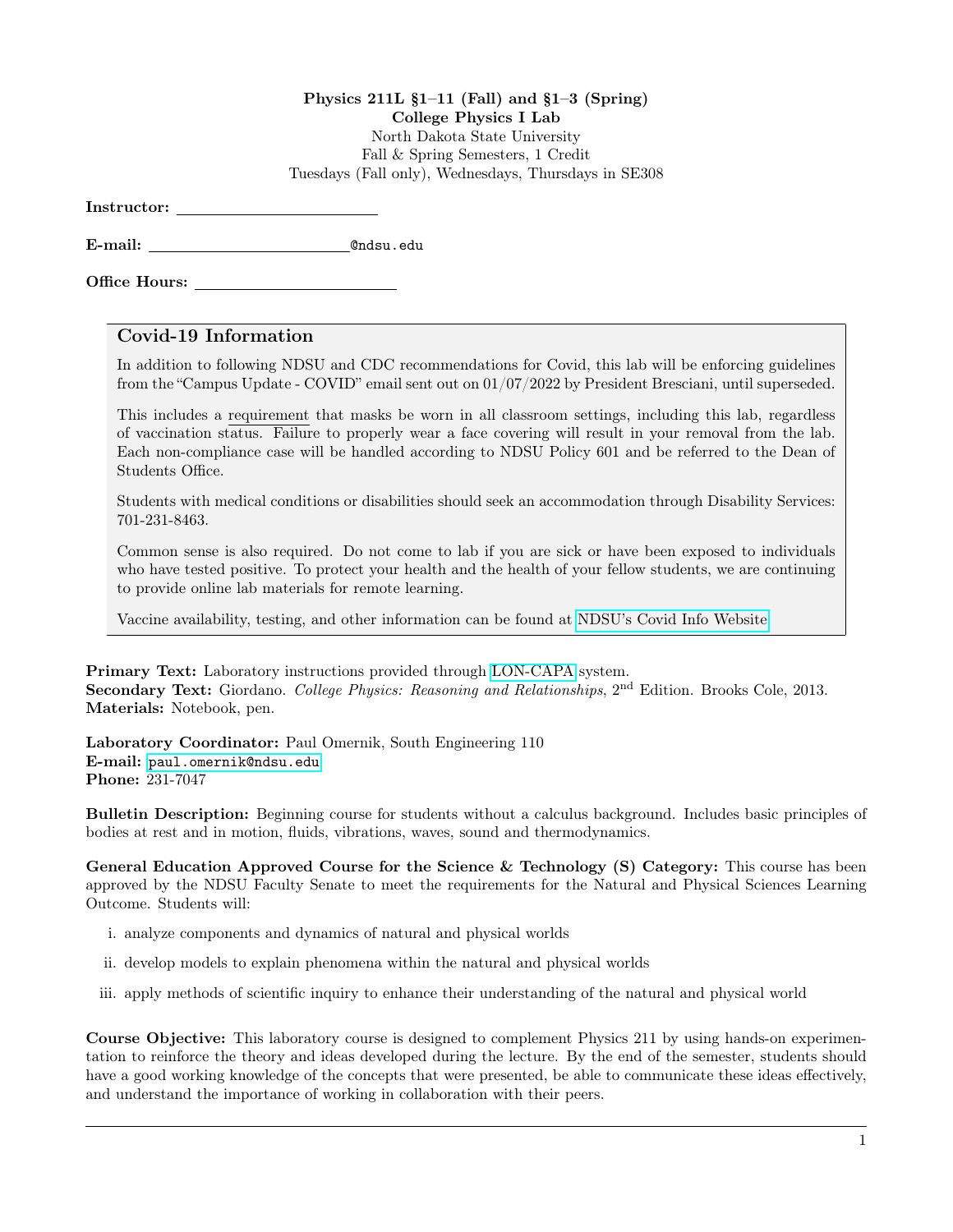## Prerequisite: Mathematics 105. Corequisite: Physics 211.

Class Expectations: Students are expected to attend all laboratory exercises and to have read the relevant material prior to each meeting. Students are expected to treat the instructor and fellow students with respect; this includes arriving to the lab in a timely fashion to avoid disturbing the class.

Students should pair off and sit no more than two to a table. Obvious caveats are if there are more than 24 students in the lab, or if a piece of equipment is broken and irreplaceable on short order. If you feel the desire to sit near friends, sit at adjoining tables, but the two-student-per-table requirement still exists, and each pair of students are expected to turn in their own lab.

Students are also expected to treat all lab equipment properly. This includes, but is not limited to, experimentspecific equipment, lab computers, desks, and stools. Damaging or defacing department property in any way is not acceptable. Students caught being malicious to equipment will be expelled from the class.

The only personal effects students are expected to provide are a pen or pencil, and a notebook. Other personal items should be kept stowed away from the lab tables. Lab rooms are active environments: people are moving around, equipment is constantly in flux, and some labs deal with liquids.

Specifically, it is department policy that phones should be silenced and put away during your time in the lab. If your phone is damaged because it was not put away, you are responsible for anything that happens to it.

Class Procedure: Each lab period will begin with a brief discussion of theory and ideas which are relevant to the lab, as well as an overview of the lab procedure. In order for me to keep this brief, it is necessary for you to have read the lab material before class begins.

After work on the lab has begun, I will check with each group to make sure the experiment is proceeding satisfactorily. If you have any questions during the lab or are in need of clarification, please do not hesitate to ask me immediately.

Assignments and Grading: I will grade your assignments based on several criteria. Taken into account will be demonstration of your knowledge of the material, your ability to use the scientific method to arrive at a conclusion, and your ability to effectively communicate that conclusion. Error in your results will not affect the grade you receive, so long as you provide a reasonable explanation for the error. If you notice errors in your results during class time, please let me know and we may be able to correct the problem.

Each lab will be accompanied by a lab worksheet. These worksheets must be completed and returned one week after the associated lab period. Extenuating circumstances may allow for late homework to receive partial credit, but in general, late homework will not be accepted.

Your grade is calculated from the sum of your weekly worksheet scores. Each worksheet will be worth ten (10) points. The fully-completed assignment with the lowest non-zero score during the semester will be dropped. Failing to follow the lab procedure to completion is a zero, and will not count toward the dropped lab.

Your final grade in Physics 110L will be based on the following scale:

A -  $\geq 90\%$ B -  $\geq 80\%$ C -  $\geq 70\%$  $D - > 60\%$  $F - < 60\%$ .

Failure to turn in one lab assignment will reduce your final grade by one letter. Failure to turn in two or more lab assignments will result in automatic failure of the course.